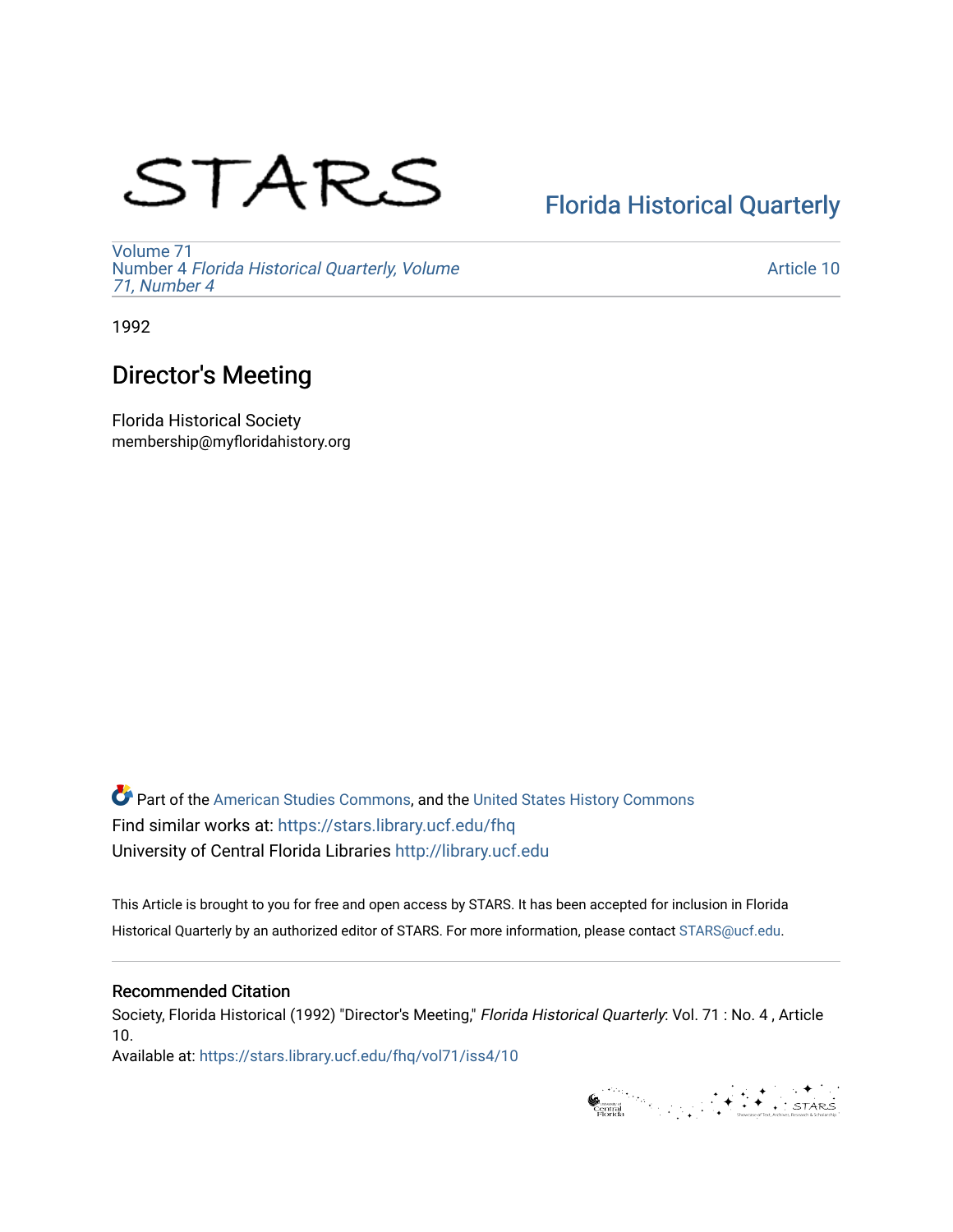### **FLORIDA HISTORICAL SOCIETY MINUTES OF THE BOARD MEETING January 23, 1993**

The semiannual meeting of the officers and board of directors of the Florida Historical Society was convened at 1:15 P.M. in the student center of the Florida Institute of Technology, Melbourne, January 23, 1993, by David H. Colburn, president.

Those attending included Kathleen H. Arsenault, Patricia Bartlett, Canter Brown, Jr., William S. Coker, Emily Perry Dieterich, Hampton Dunn, J. Larry Durrence, Jan F. Godown, Milton Jones, Marinus H. Latour, Lester N. May, Stuart B. McIver, Thomas Muir, John W. Partin, Samuel Proctor, Niles F. Schuh, Jerrell H. Shofner, Rebecca A. Smith, Patsy West, Lindsey Williams, and Executive Director Lewis N. Wynne. Also present were Charles Arnade, Gary Mormino, and Marilyn Potts.

The minutes for the May 1992 meeting, as printed in the October 1992 issue of the *Florida Historical Quarterly,* were approved.

Milton Jones reported on the Rossetter gift and its ramifications for the Society's future. A three-way agreement has been signed and executed between the newly formed Rossetter House Foundation, the Rossetters, and the Society. First, the contract calls for the conveyance of the Rossetter House and a \$1,750,000 endowment to the foundation upon the death of the Rossetter sisters; the income from the endowment will support the staffing and operation of the house as a house museum. Second, the Society will move its headquarters to the Roesch House, opposite the Rossetter House, in Eau Gallie. The Rossetters have already donated the house and will donate \$1,000,000 (after their deaths), which will become an endowment to support the Society's operations. An additional \$100,000 was given to help restore the house and offset moving expenses. The Society will not move until the \$1,000,000 has been received. Work on the Roesch House, however, will begin immediately. A \$25,000 grant has been received also from the state of Florida for the restoration.

One of the provisions in the agreement provides that if the Rossetter House should be partially or totally destroyed, the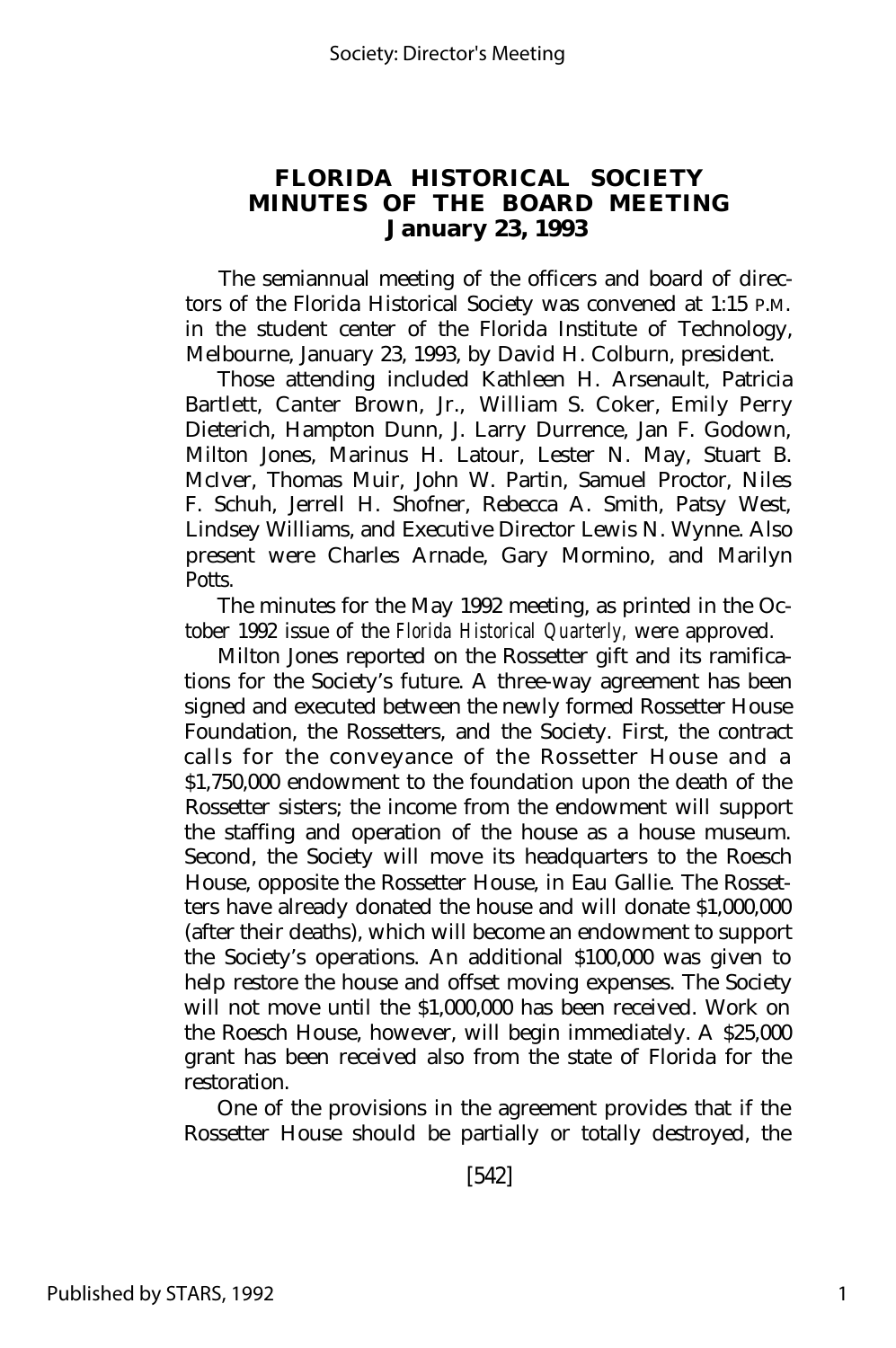#### DIRECTORS MEETING 543

foundation can dissolve itself and distribute its property to the Society. The Society's executive director is also the executive director of the foundation. The Society president has appointed four trustees— David Colburn, Marinus Latour, Eugene Lyon, and Jerrell Shofner— and the Rossetter Trust has appointed one trustee— William Potter. The foundation trustees are drafting bylaws.

Dr. Wynne added that the Rossetters have agreed to share the expenses of operational staff, which will be available for the Society and the foundation. A special issue of the Society *Report,* with color photographs of the houses, was distributed. Dr. Wynne noted that tours of the Roesch House and Rossetter property would be conducted for Society directors.

Dr. Wynne stated that Ann Prentice has verbally assured him that the University of South Florida's commitment to the Society will continue unchanged until the Society relocates, with an annual contract and financial commitment. The Society's artifacts will be transferred from the Florida Museum of Natural History at the University of Florida to the Brevard Museum of Science in Eau Gallie in February 1993. Mr. Jones thanked Marinus Latour for his help in making these arrangements.

Dr. Wynne summarized immediate plans for the Roesch House. The house has not been occupied for some seventy years, and electrical, plumbing, and HAVC systems need to be added or replaced, Total restoration costs are estimated at between \$60,000 and \$70,000. A security system like the one in the Rossetter House will be installed. The family will fund the writing and publication of a family history, to be completed by a part-time associate director of the Society. Dr. Wynne is also working with a Tampa foundation to supplement the project with additional funds to write a history of the Lowry family.

Dr. Colburn noted that the gifts from the Rossetters will give the Society a special identity. He also asked the Society officers to be careful with the money, especially in the current low-interest, uncertain economy. Those attending commended Milton Jones and Nick Wynne for their splendid work on the Rossetter and Roesch houses. A motion was made and approved to accept the Rossetter gift reports with commendation. Dr. Wynne was asked to write a resolution concerning the gift.

The board then reviewed the revenues and expenditures of the Society for fiscal year 1992 and the proposed budget for fiscal year 1993.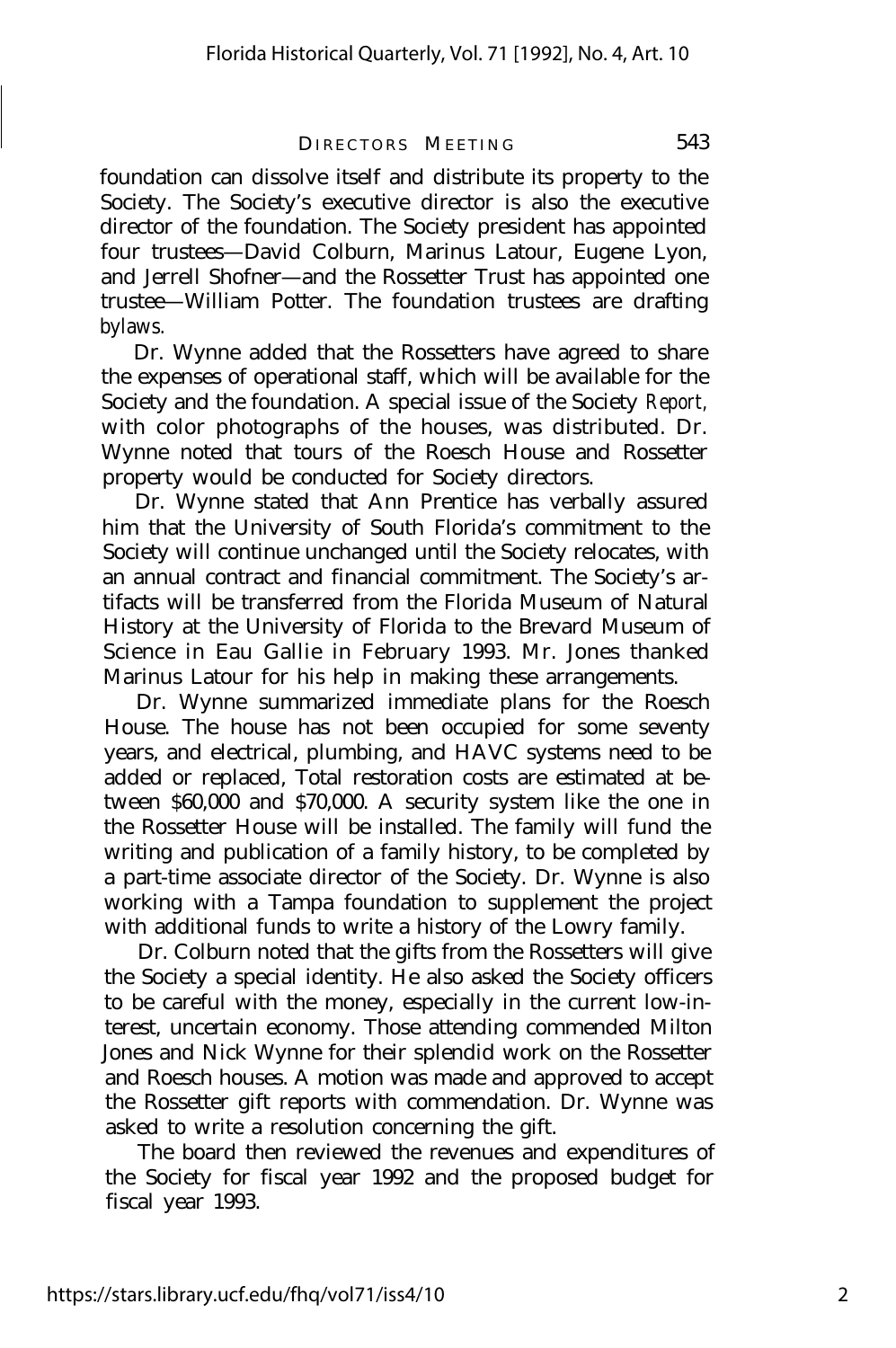#### 544 FLORIDA HISTORICAL QUARTERLY

Income for 1992 slightly exceeded expenses. Income from membership, however, declined about \$8,000. Sales of Society publications also declined. They seem to have a low priority for libraries and other purchasers until microfilming of the index to the *Florida Historical Quarterly* is completed. Grants income increased. These included a grant from the State Historic Records Advisory Board to survey the Society's archives. The \$20,000 gift from Hector C. Borghetty of Clearwater underwrote the special quincentennary publications of the *Junior Historian,* the *Florida Historical Quarterly,* and the proceedings of the 1992 annual meeting.

Personnel expenses for 1992 were reduced, but operating expenses increased. Programmatic expenses were reduced; for example, one less issue of the *Junior Historian* was published. Unbudgeted expenses related to travel to and from Melbourne; grant proposals; the *Florida Historical Quarterly* index; the collection survey; and the annual appeal.

Projected income for the proposed 1993 budget includes \$100,000 from the Rossetters to assist in the Roesch House restoration and to help prepare for the Society's move; and \$45,000 in grants. With additional income, the total will be \$254,609. Projected expenses (\$184,900) are about the same as 1992, with the addition of a \$1,000 stipend for the *Junior Historian* editor, the salary for a part-time associate director, and the cost of the collections survey.

Larry Durrence commended Dr. Wynne, Dr. Colburn, and the finance committee on the improved financial report and the presentation of the budget. A motion was made and approved to adopt the proposed budget for 1993.

Dr. Wynne reported on the status of the endowed accounts. Last year's rate of return was 2.74 percent. Cubberly, Brevard, Collins, Patrick, Thompson, and Tebeau prizes expenses exceeded income from the endowments in 1992 and will do so again in 1993. Dr. Wynne reminded the board that at the previous meeting the consensus was to match prize amounts to available income. Those attending discussed the situation. President Colburn asked the finance committee to study the handling of endowments, including alternate ways to invest the Society's resources. There will be a recommendation at the May 1993 board meeting.

The board discussed the amounts for prizes for 1993. Points discussed included the solicitation of additional contributions to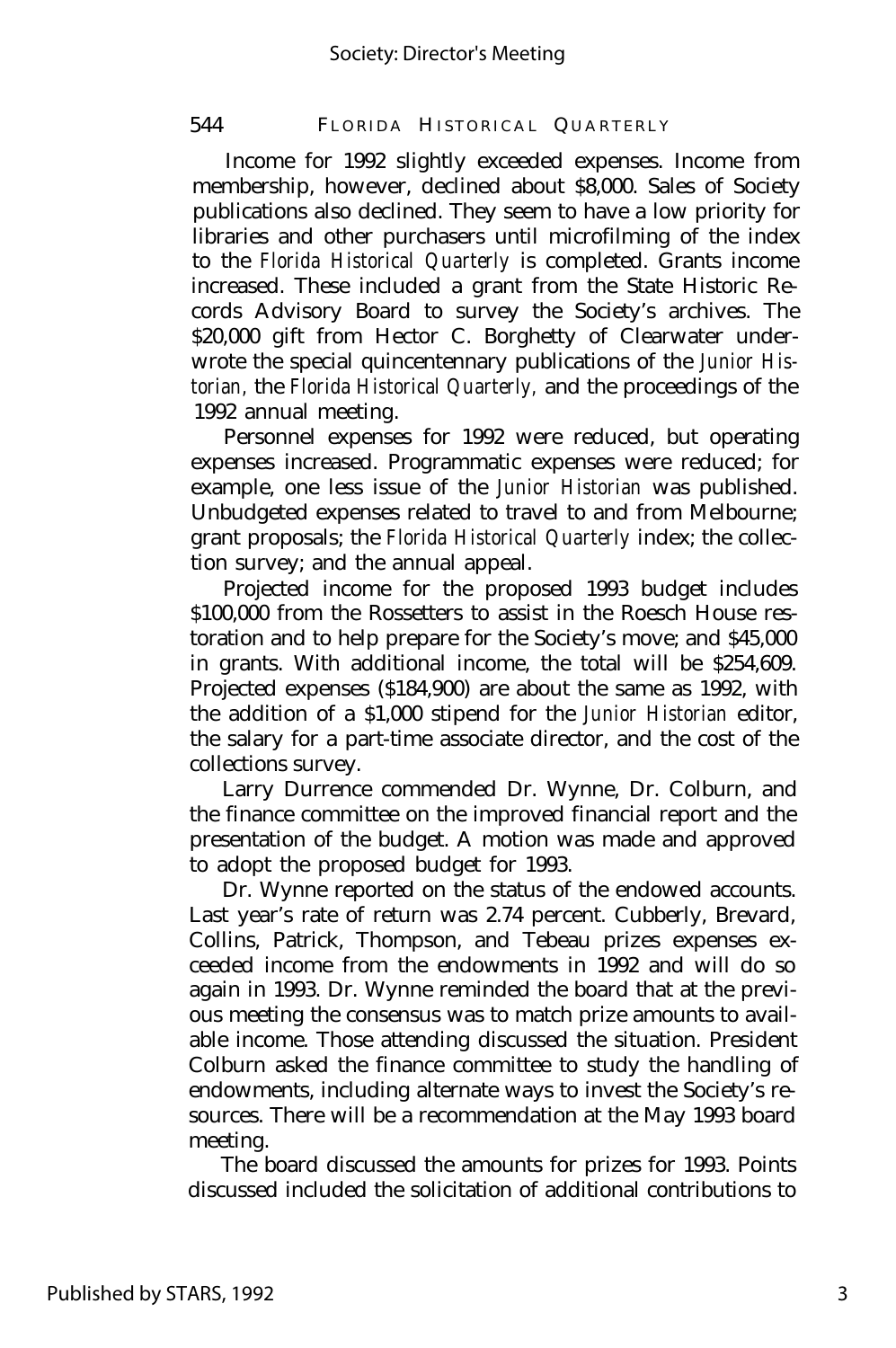#### DIRECTORS MEETING 545

the funds, the consolidation of the funds into one account for administrative purposes while still retaining their separate identities, and the solicitation of funds for a general prize fund as well as for specific prizes. A motion was made and approved to ask the finance committee to recommend whether the Society should retain the separate identities of the prizes but combine funds together.

Those attending discussed the proposed associate director responsibilities. The position would be funded for a minimum of one year, during which time the person selected will research and write a Rossetter family history and represent the Society in Melbourne. David Colburn and Marinus Latour will appoint the associate director. A motion was made and approved to create the position.

The board discussed the establishment of a membership committee to assist the executive director in recruiting and retaining members. A motion was made and approved for President Colburn to establish and appoint a committee. Dr. Colburn will consult Dr. Latour and Dr. Wynne in appointing the committee.

Gary Mormino reported on the selection of the editor of the *Florida Historical Quarterly* to succeed Dr. Proctor, who will retire from that position July 1, 1993. Dr. Proctor has held the post since 1963. The editor serves at the pleasure of the board. Dr. Mormino stated that probably only the University of Florida can provide the considerable resources needed to produce the *Quarterly.* The search committee— Dr. Mormino, Dr. Colburn, and Dr. Michael Gannon on behalf of the University of Florida— recommended George Pozzetta to be appointed editor of the Quarterly. Dr. Pozzetta has been a member of the faculty of the University of Florida since 1971; he has demonstrated strong administrative skills; and he has a great sense of service to the profession. Dr. Proctor expressed his support for the recommendation.

A motion was made and approved to accept the committee's recommendation. Those present gave a standing ovation to Dr. Proctor. Dr. Proctor recommended that the July issue of the *Florida Historical Quarterly* be jointly edited; thereafter, Dr. Pozzetta will serve as editor.

Marinus Latour reported on the status of the *Florida Historical Quarterly* index project. The project began in May 1985. There is a hard-copy index for the years 1966-1988, but the index needs to be placed on computer disk. That is now being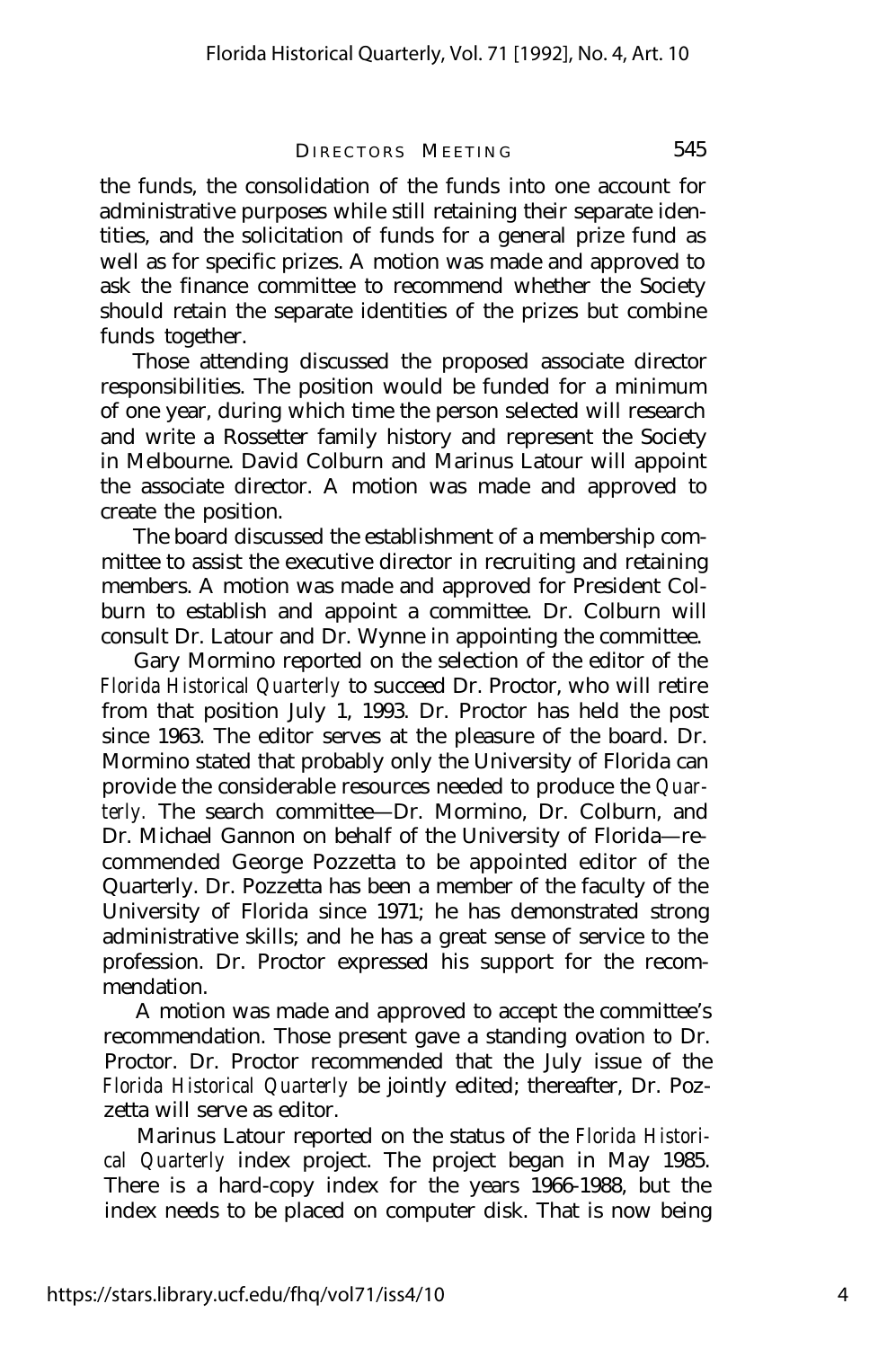#### 546 FLORIDA HISTORICAL QUARTERLY

done. The remaining volumes, 67-71, need to be included. The committee estimates that printing will cost approximately \$4,000 for 500 copies. Dr. Latour asked for suggestions for possible printers.

Dr. Wynne reported on the status of the Society's artifact collection. Most of these objects are in storage at the Florida Museum of Natural History at the University of Florida. The Brevard Museum of History and Natural Science has agreed to take the artifacts on extended loan. Efforts are underway to document and identify the location of other Society artifacts. Objects on loan to other organizations that are not on display will be returned to the Society.

Emily Perry Dieterich reported on the status of the Society's manuscript collection. The Society received a \$9,000 grant from the Florida Local Historical Records Grant Project to identify and locate its manuscript holdings at the University of South Florida library and other locations throughout the state. The project began in December 1992, and about 30 percent of the holdings have been surveyed. She distributed a list of papers found missing during the survey. The papers are from the Pleasant Woodson White and Francis P. Fleming collections and are believed to have been stolen. The documents apparently disappeared in the early 1980s and are believed to have been sold to private collectors.

Those present discussed the apparent theft. Canter Brown noted that the White collection is one of the most important Civil War collections in Florida. Dr. Wynne tried unsuccessfully to purchase some of the letters from a private source. He is obtaining photocopies of many of the papers from another individual who was offered, but did not obtain, the papers. Mr. Brown stated that only the owner of an original document can permit use of that document, so the utilization of photocopies may be problematic. Dr. Wynne commented that the completed survey, with refined collections policies, will help the Society decide whether to move the manuscripts collection to Melbourne.

Ms. Perry reported for Dr. Joe Knetsch, who was unable to attend, on the recommendations of the committee on awards procedures. The committee recommended that a calendar year rather than academic year be used for essay awards; students should submit papers with a cover letter by their professor; and Golden Quill print awards should include magazine and journal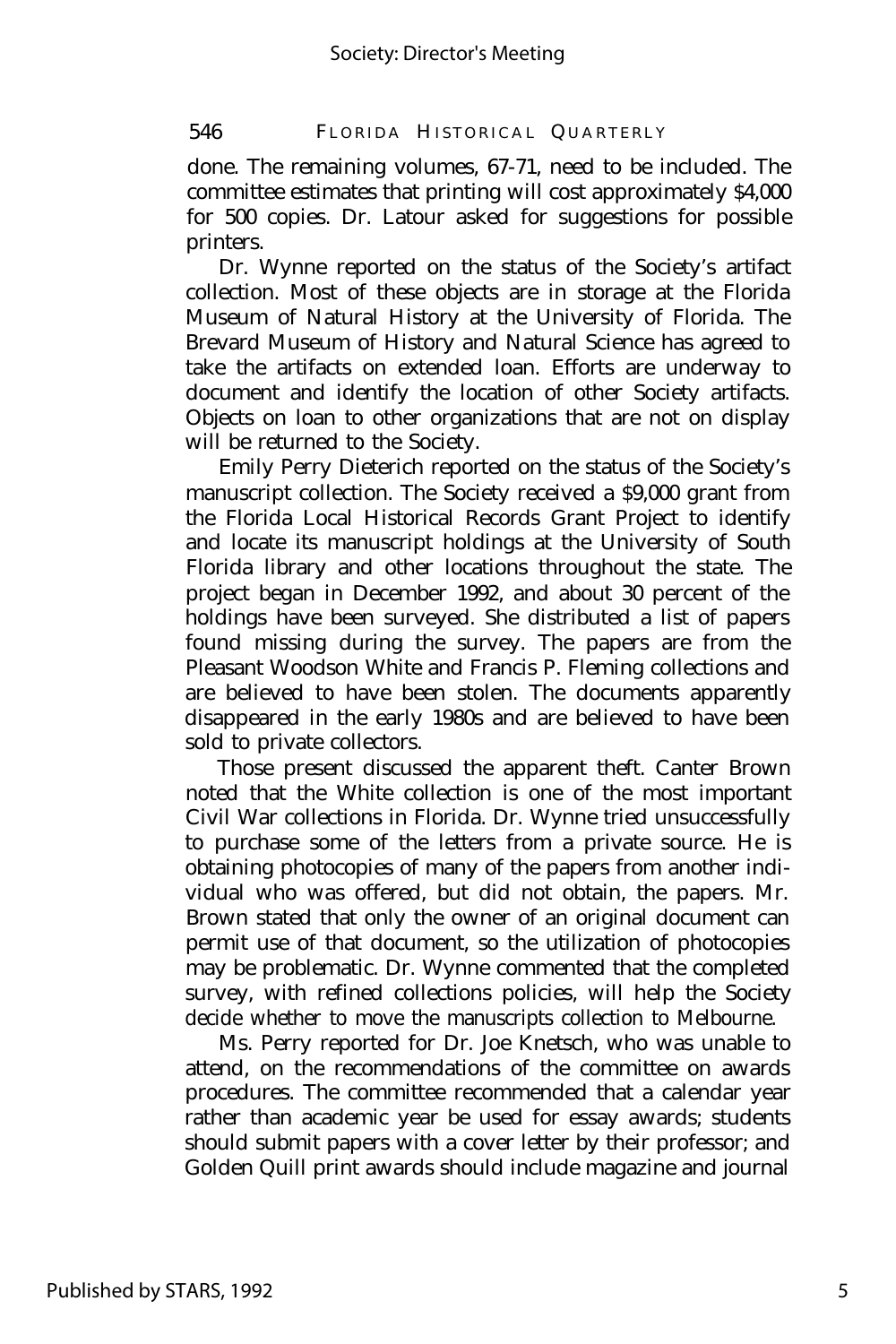#### DIRECTORS MEETING 547

articles written in Florida and elsewhere. The committee did not reach a consensus on whether to limit the number of Golden, Quill awards to one in each category; whether to charge an entry fee for the Golden Quill awards; whether an author or editor can make a nomination for a Golden Quill print award; and who can submit nominations for the Patrick and Tebeau prizes.

The board discussed the number of Golden Quill awards to present. Dr. Colburn noted that only a few prizes are given for scholarly work as compared to the number of media prizes. Lindsey Williams suggested that one award and additional merit certificates be given for each category. Nine Golden Quill awards were given last year. A motion to present three electronic media and three print Golden Quill awards was not approved. A motion was approved to present one award in each category and to consider developing a program to recognize merit by presenting certificates of merit. President Colburn asked the committee to make recommendations on certificates of merit at the next board meeting.

Those present discussed the book prizes and the *Florida Historical Quarterly* article prize procedures. Dr. Proctor noted that in past years the editor has selected the judges for the Tebeau and Patrick prizes; book nominations are selected through book reviews appearing in journals and review copies sent to the *Quarterly* office; the editor asks publishers to send review copies to the judges; the judges rank their first three choices for a prize; and the Tebeau prize is for younger readers in high school or junior college. He urged that sources for nominations be kept as open as possible. Dr. Colburn recommended that the new editor work with the president and executive director to set up a committee to deal with the awards. Dr. Proctor affirmed that suggestions for nominations are welcome from anyone. Dr. Colburn suggested that the policy continue as it is; it be made clear to the membership that nominations are welcome; and the editor, president, and executive director establish the composition of a committee to consider the prizes. A motion was made and approved to implement Dr. Colburn's suggestions. Dr. Proctor distributed the mid-winter report for the *Florida Historical Quarterly* and noted that there is a backlog of submitted articles.

The amount of the prize awards was discussed. Those pres-